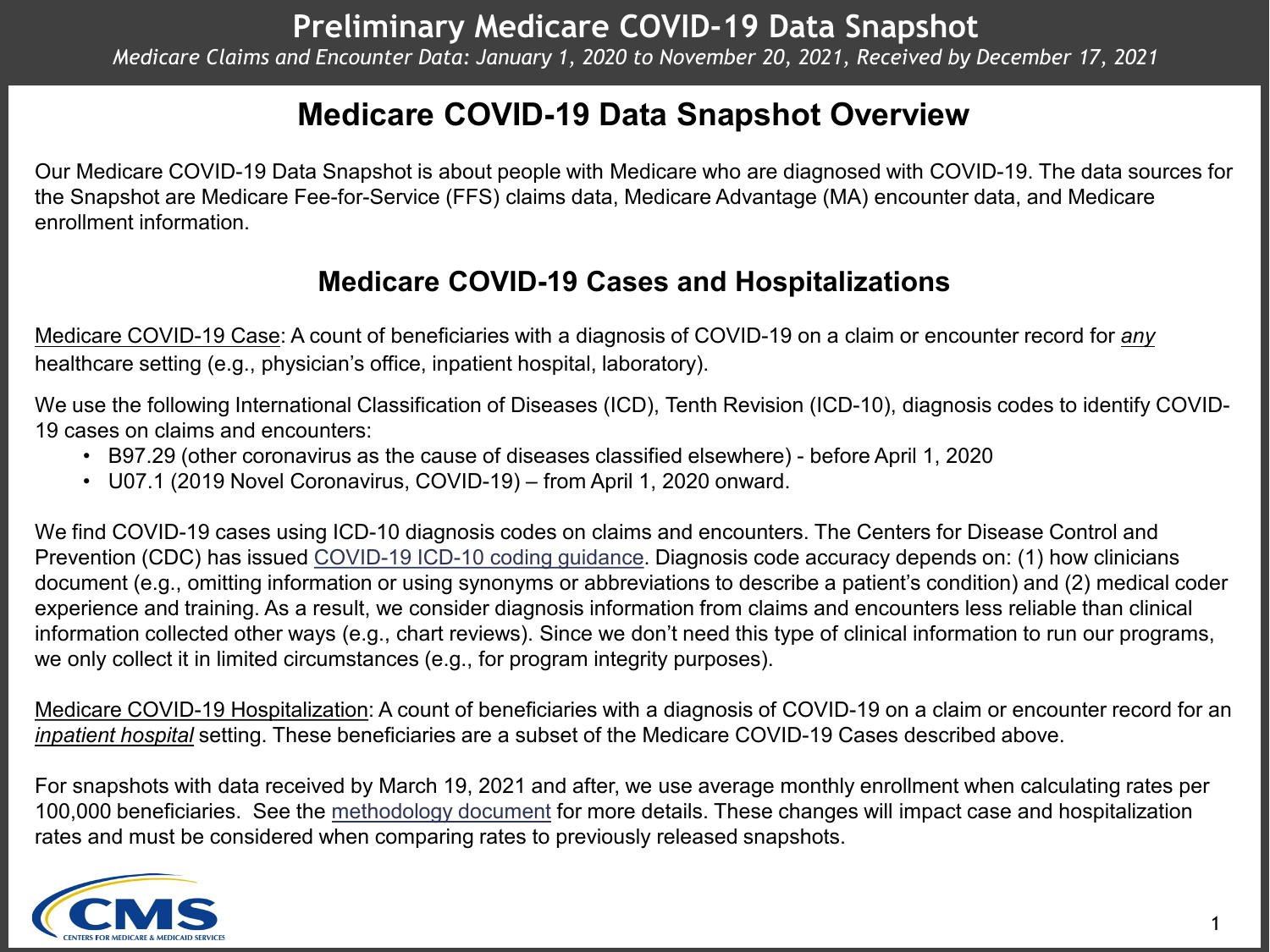#### **Medicare Enrollee Facts**

As of late 2021, around 64 million Americans are enrolled in Medicare: 56% in Medicare Fee-for-Service (FFS), also known as Original Medicare, and 44% in Medicare Advantage (MA) plans.

#### **Race/Ethnicity Data**

A person's race/ethnicity is identified using data collected by the Social Security Administration (SSA) with adjustments to improve the race/ethnicity classification for Hispanic and Asian/Pacific Islander populations. Specifically, CMS worked with the Research Triangle Institute (RTI) to develop an algorithm that uses Census surname lists for likely Hispanic and Asian/Pacific Islander origin and simple geography (residence in Puerto Rico or Hawaii) to improve the SSA race/ethnicity data. The variable developed using this algorithm is often referred to as the RTI Race Code. The race/ethnicity classifications are: American Indian/Alaska Native, White, Black/African American, Asian/Pacific Islander, Hispanic, and Other/Unknown.

Note: Even with the application of the RTI algorithm, comparisons to self-reported data show that race/ethnicity is still misclassified for some people (self-reported data is only available through survey and assessment data for a small subset of the Medicare population). The RTI algorithm improves the accuracy of Medicare race/ethnicity data, but continues to undercount people with a race/ethnicity of Asian/Pacific Islander and American Indian/Alaska Native, and to a lesser extent Hispanic, in the Medicare population.

### **Medicare Entitlement**

Medicare entitlement is available to three basic groups of "insured individuals" – people age 65 and older (*aged)*, younger people with disabilities (*disabled)*, and people with end stage renal disease *(ESRD)*. How a person qualifies for Medicare can change over time (e.g., when a person turns 65 his/her entitlement reason changes to *aged*). For purposes of this snapshot, people who have ESRD, regardless of whether they are also aged or disabled, are classified as *ESRD*. In all other cases, we use a person's current reason for entitlement (*aged* or *disabled*).

For additional details on data limitations, please see the disclaimer on the next page and view the methodology document available [here](https://www.cms.gov/files/document/medicare-covid-19-data-snapshot-methodology.pdf).

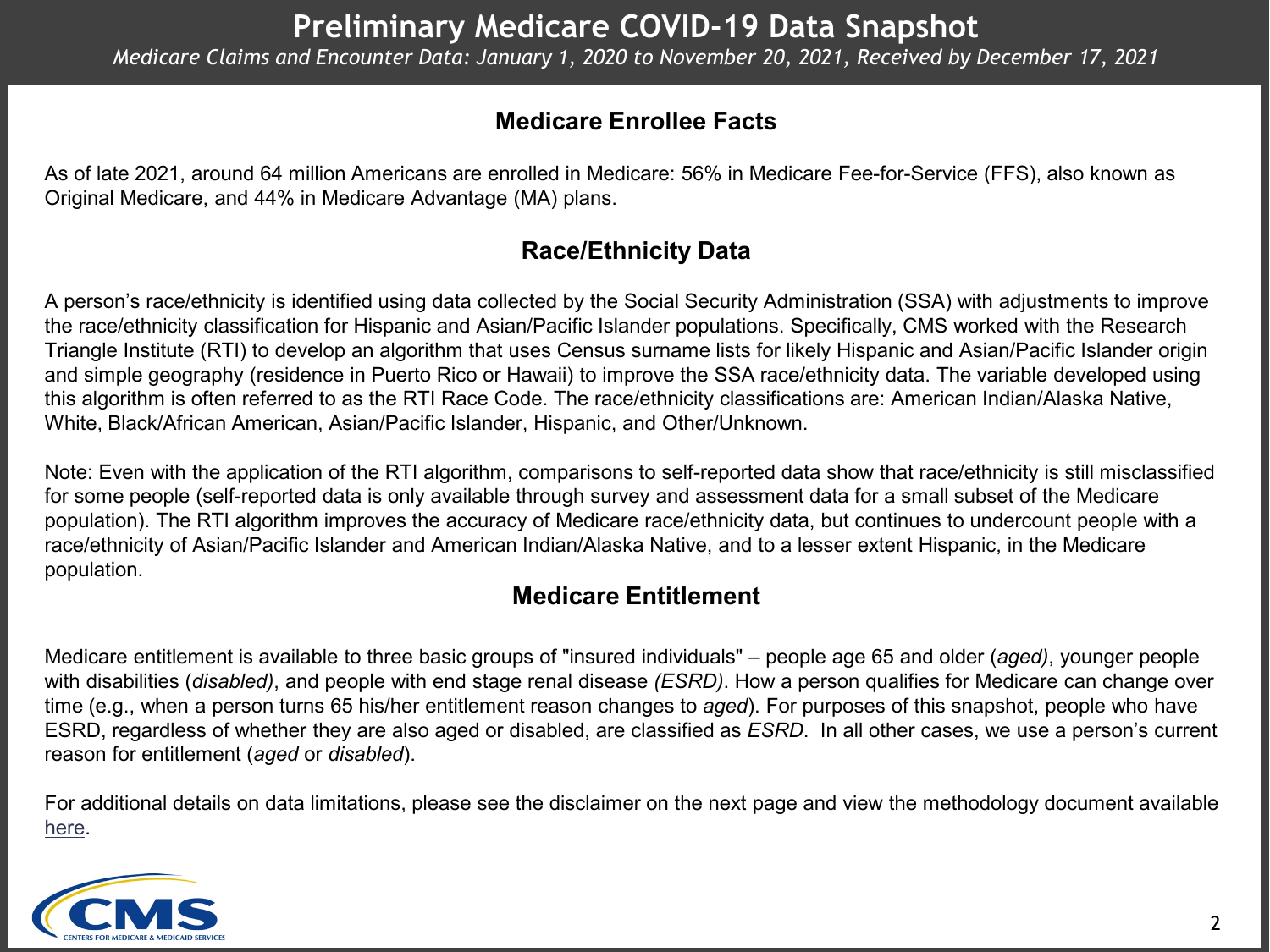#### **What You Should Know When Using Our Data (Disclaimer)**

You should use caution when interpreting our data. We collect Medicare claims and encounter data for payment and other program purposes, but not for public health surveillance. There will always be a delay or "claims lag" between when a service occurs and when the claim or encounter for that service is in our database. The length of the lag depends on the service type and program. There may also be longer claims lag due to the pandemic, but we're not sure of the impact.

Historically, 90% of FFS claims across all claim types are submitted within 3 months, while 90% of MA encounters across all claim types are submitted within 12 months. We expect timely FFS claims submissions because providers submit claims directly to us for payment. A longer claims lag is expected for Medicare Advantage encounters because Medicare Advantage Organizations: (1) collect encounters before submitting them to us and (2) have more time to submit encounters because there are different programmatic uses for the data, like risk adjustment.

#### **Percent of Medicare FFS Claims Received by Time after Date of Service**

| <b>Claim Type</b>  | 1 Month $^\dagger$ | 2 Months | 3 Months | 6 Months | 9 Months | 12 Months |
|--------------------|--------------------|----------|----------|----------|----------|-----------|
| Inpatient          | 43%                | 91%      | 96%      | 99%      | 99%      | 100%      |
| <b>SNF</b>         | 2%                 | 81%      | 94%      | 98%      | 99%      | 100%      |
| Hospice            | 3%                 | 81%      | 92%      | 98%      | 99%      | 100%      |
| <b>Home Health</b> | 22%                | 74%      | 90%      | 97%      | 99%      | 100%      |
| <b>Outpatient</b>  | 37%                | 90%      | 95%      | 98%      | 99%      | 100%      |
| Carrier            | 43%                | 87%      | 93%      | 98%      | 99%      | 100%      |
| <b>DME</b>         | 57%                | 84%      | 90%      | 96%      | 98%      | 100%      |

#### **Percent of Medicare Advantage Claims Received by Time after Date of Service**

| <b>Claim Type</b>  | 1 Month | 2 Months | 3 Months | 6 Months | 9 Months | 12 Months |
|--------------------|---------|----------|----------|----------|----------|-----------|
| Inpatient          | 11%     | 52%      | 61%      | 80%      | 88%      | 92%       |
| <b>SNF</b>         | 5%      | 46%      | 66%      | 81%      | 87%      | 92%       |
| <b>Home Health</b> | 11%     | 52%      | 65%      | 83%      | 89%      | 93%       |
| <b>Outpatient</b>  | 17%     | 63%      | 73%      | 87%      | 92%      | 95%       |
| Professional       | 21%     | 62%      | 73%      | 87%      | 93%      | 95%       |
| <b>DME</b>         | 23%     | 61%      | 72%      | 86%      | 91%      | 94%       |

Month 1 is the service month (i.e., month for the claim through date); FFS claims analysis based on data for July 2016; MA encounter data shows the % of encounters reported to us by 30 day increments from the through date of the service for January 2018. The data in this table is meant to be descriptive, but shouldn't be used to adjust data presented in this update due to pandemic-related claims submission uncertainties.

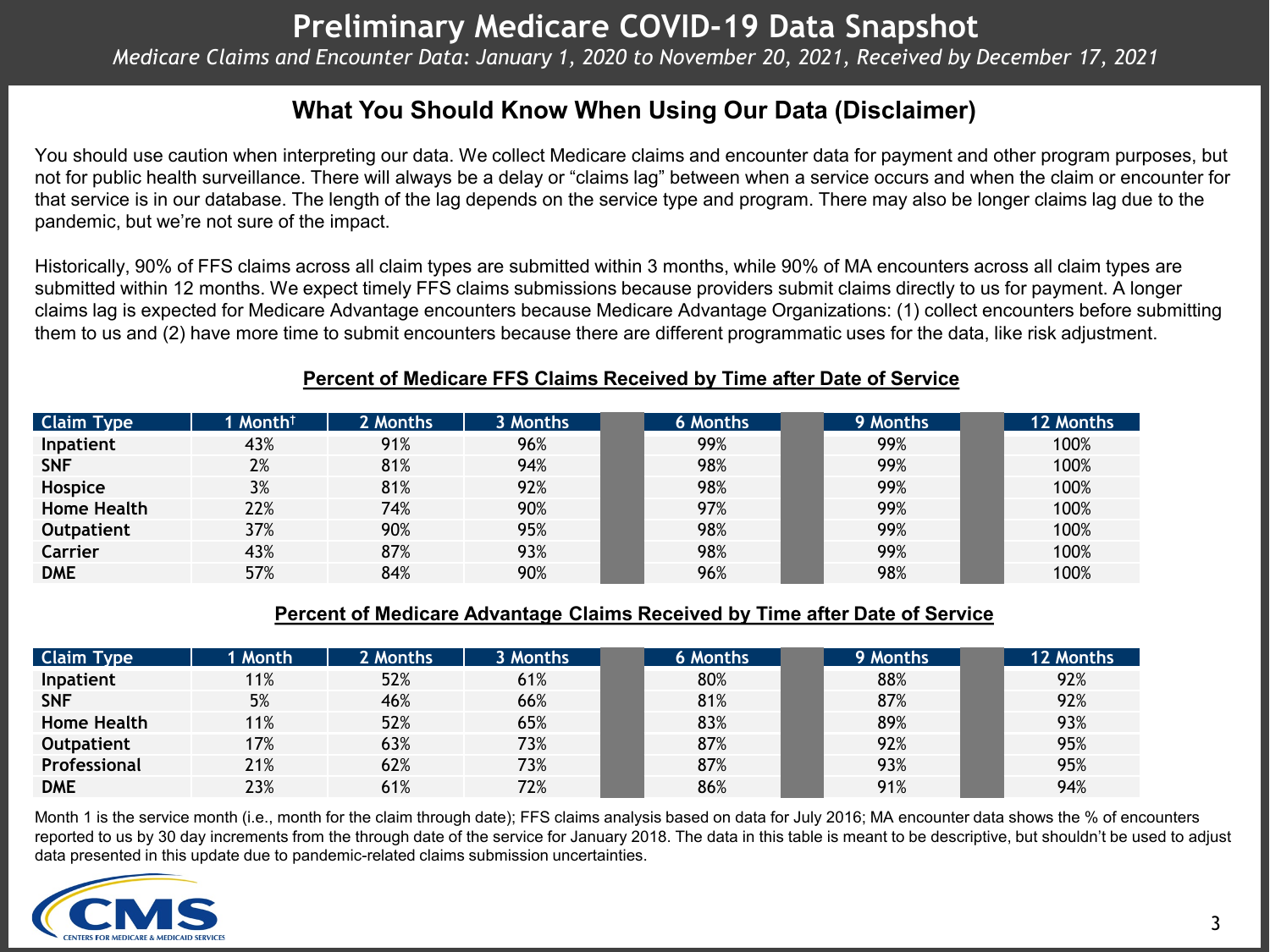### **Preliminary Medicare COVID-19 Data Snapshot:**  *Medicare Claims and Encounter Data: January 1, 2020 to November 20, 2021, Received by December 17, 2021*

# **COVID-19 Cases**



|  | $2,512$ $5,653$ $5,654$ $8,368$ $8,369$ | $\degree$ 9,830   9,831 12,084   12,085 14,734 |  |  |
|--|-----------------------------------------|------------------------------------------------|--|--|



Note: We are unable to assign Rural/Urban status for around 1% of Medicare enrollees. This may result in a national COVID-19 case rate that is lower than both the Rural and Urban rates displayed above.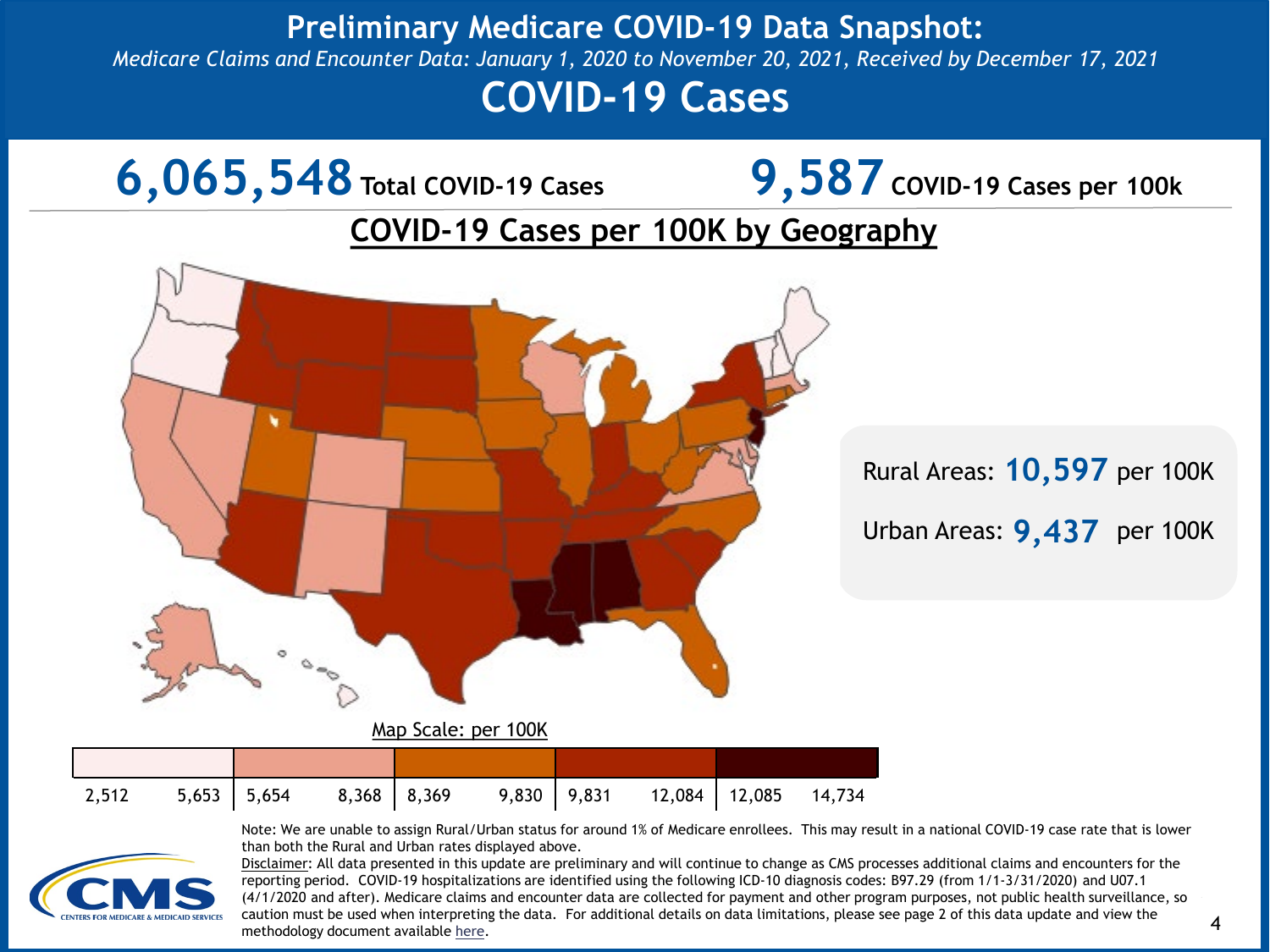*Medicare Claims and Encounter Data: January 1, 2020 to November 20, 2021, Received by December 17, 2021*

# **COVID-19 Cases**



### **COVID-19 Case Trend**



Note: Data for recent weeks is likely to be adjusted upward due to claims lag; see page 2 of this data update for additional details [on claims lag. For data on COVID-19 vaccinations, visit the CDC COVID-19 Data Tracker here: https://covid.cdc.gov/covid-data](https://covid.cdc.gov/covid-data-tracker/#vaccinations)tracker/#vaccinations.

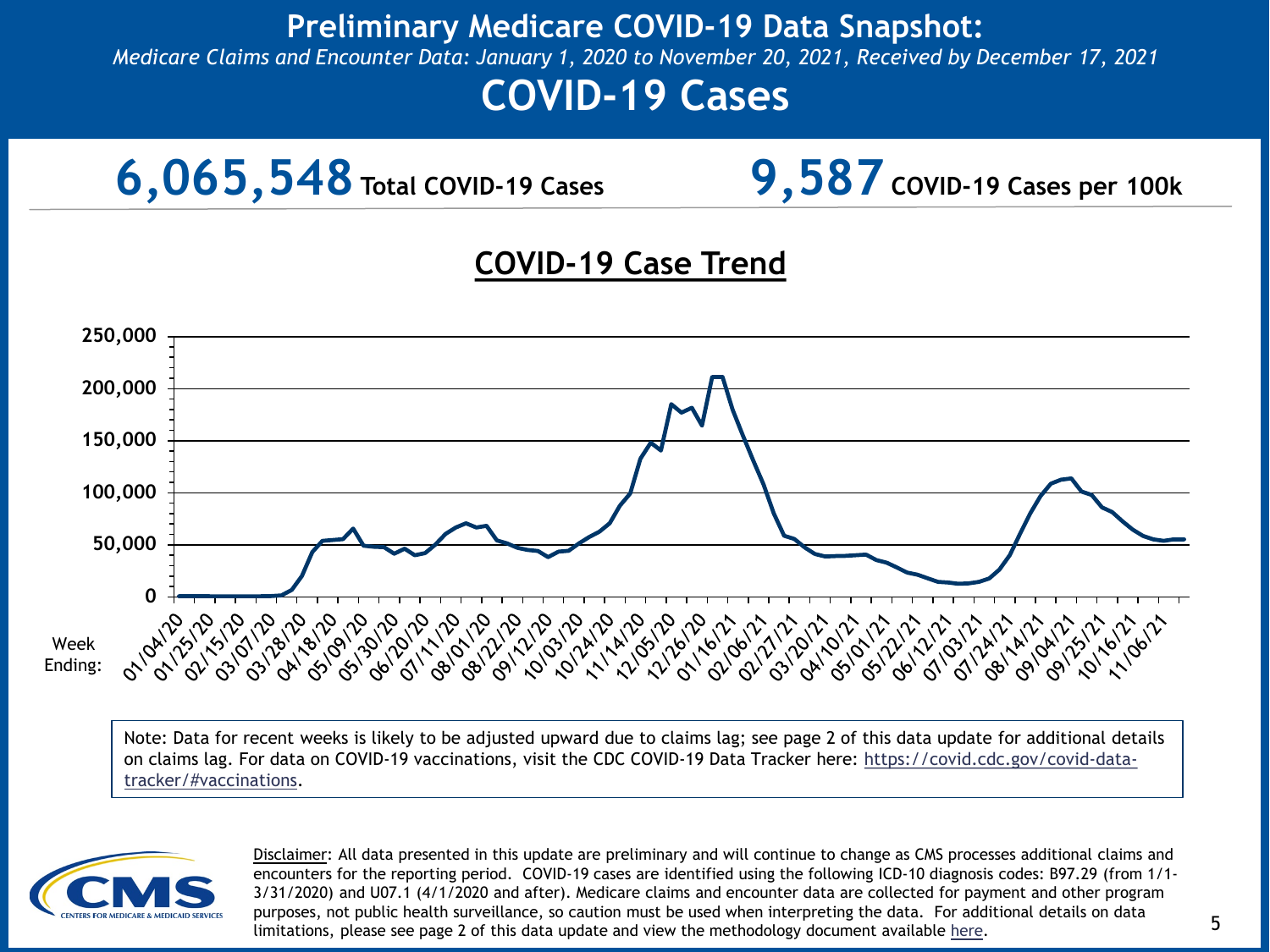### **Preliminary Medicare COVID-19 Data Snapshot:**  *Medicare Claims and Encounter Data: January 1, 2020 to November 20, 2021, Received by December 17, 2021*

# **COVID-19 Cases**



Note: AI/AN = American Indian/Alaska Native

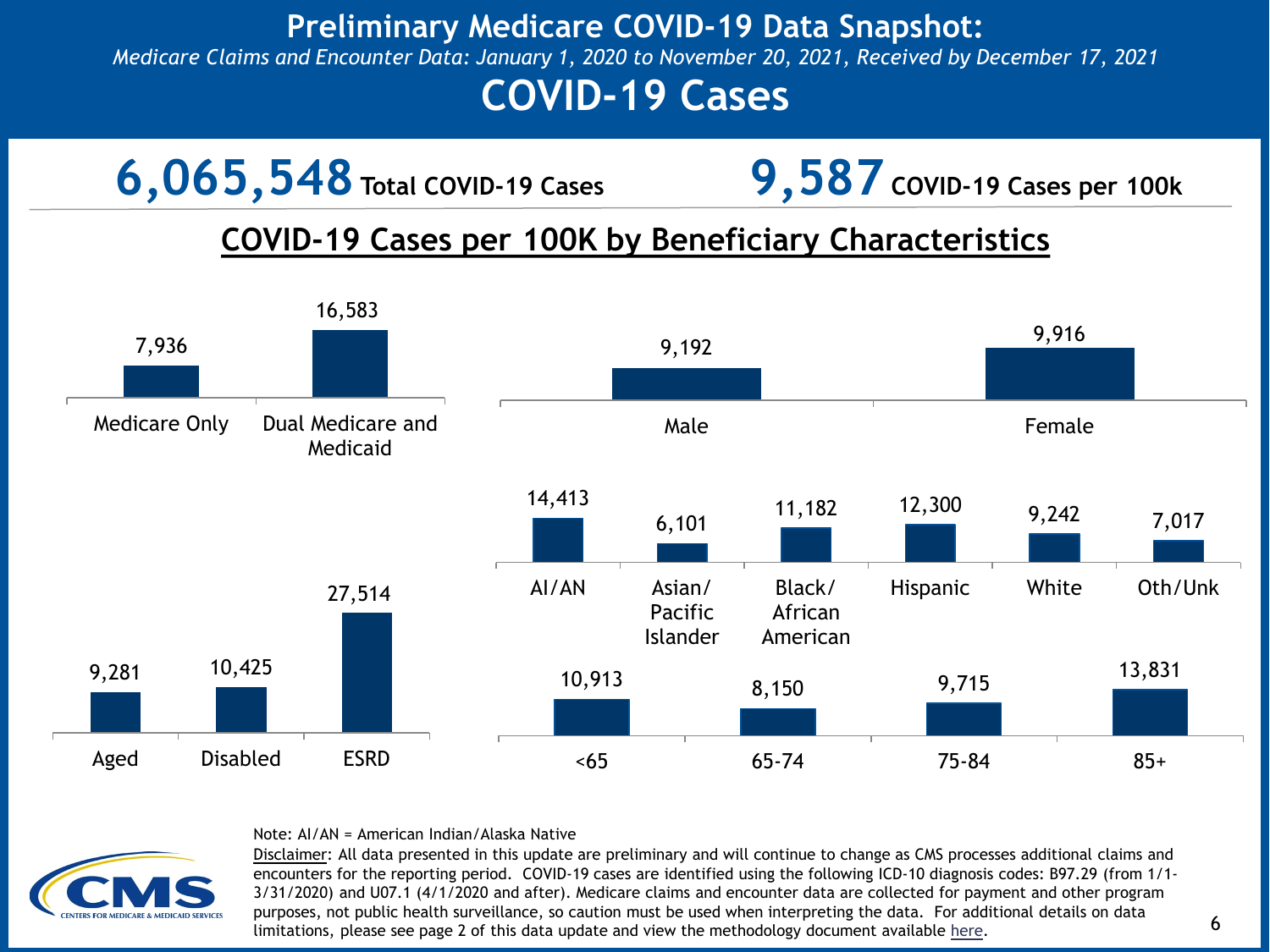*Medicare Claims and Encounter Data: January 1, 2020 to November 20, 2021, Received by December 17, 2021*

# **COVID-19 Cases**

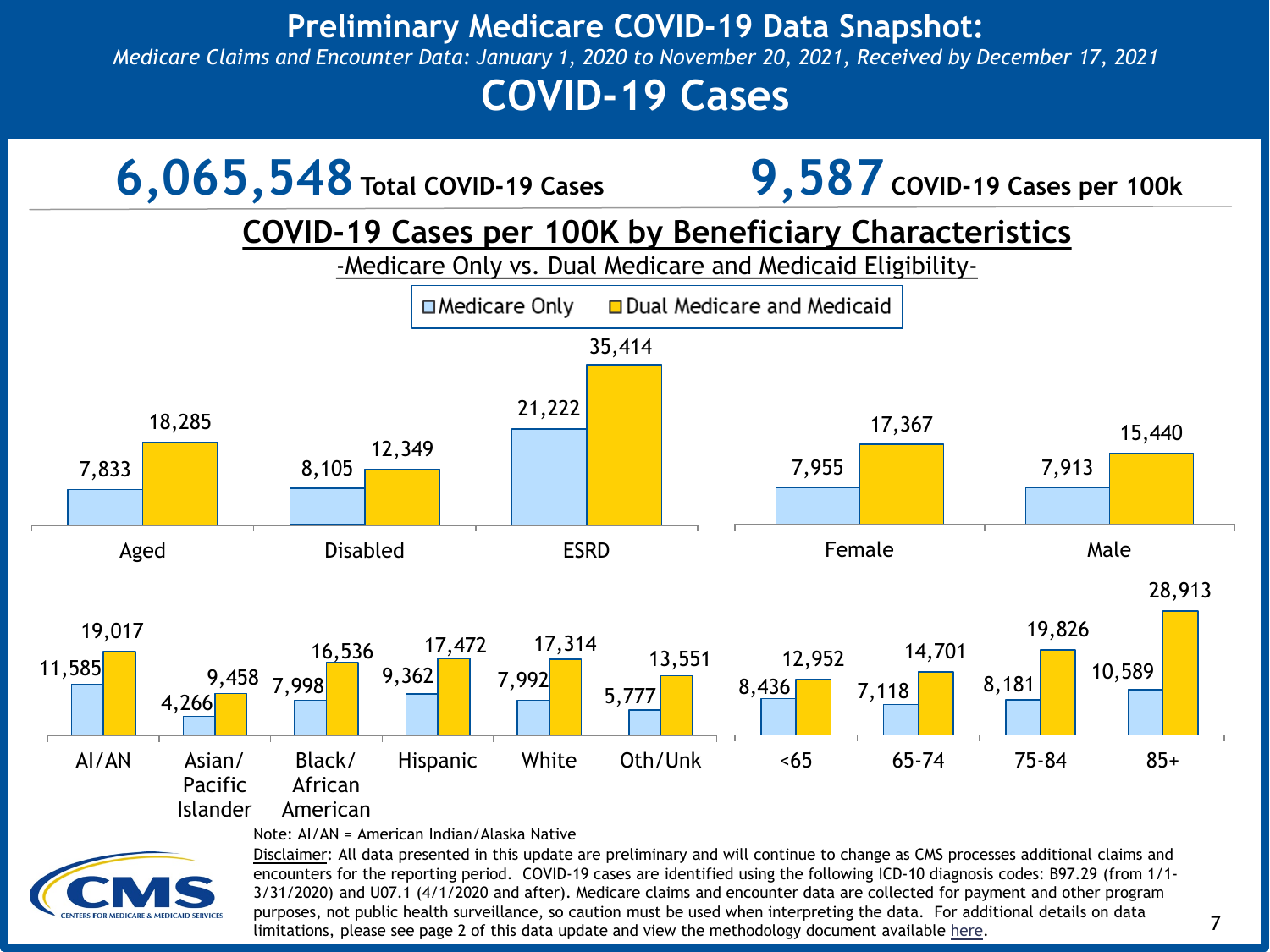*Medicare Claims and Encounter Data: January 1, 2020 to November 20, 2021, Received by December 17, 2021*

# **COVID-19 Cases**



Note: AI/AN = American Indian/Alaska Native

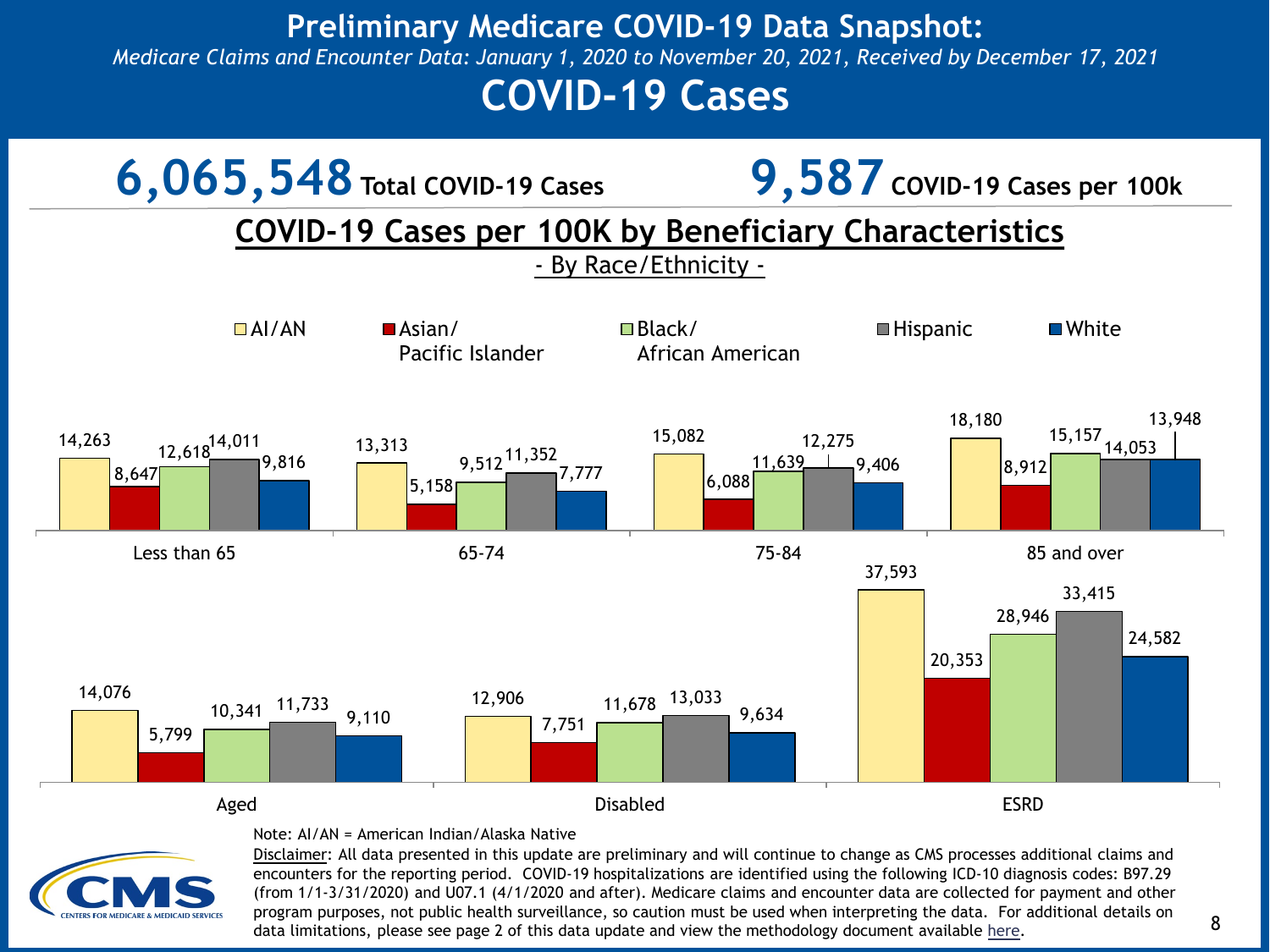*Medicare Claims and Encounter Data: January 1, 2020 to November 20, 2021, Received by December 17, 2021*

# **COVID-19 Cases**



#### Note: AI/AN = American Indian/Alaska Native

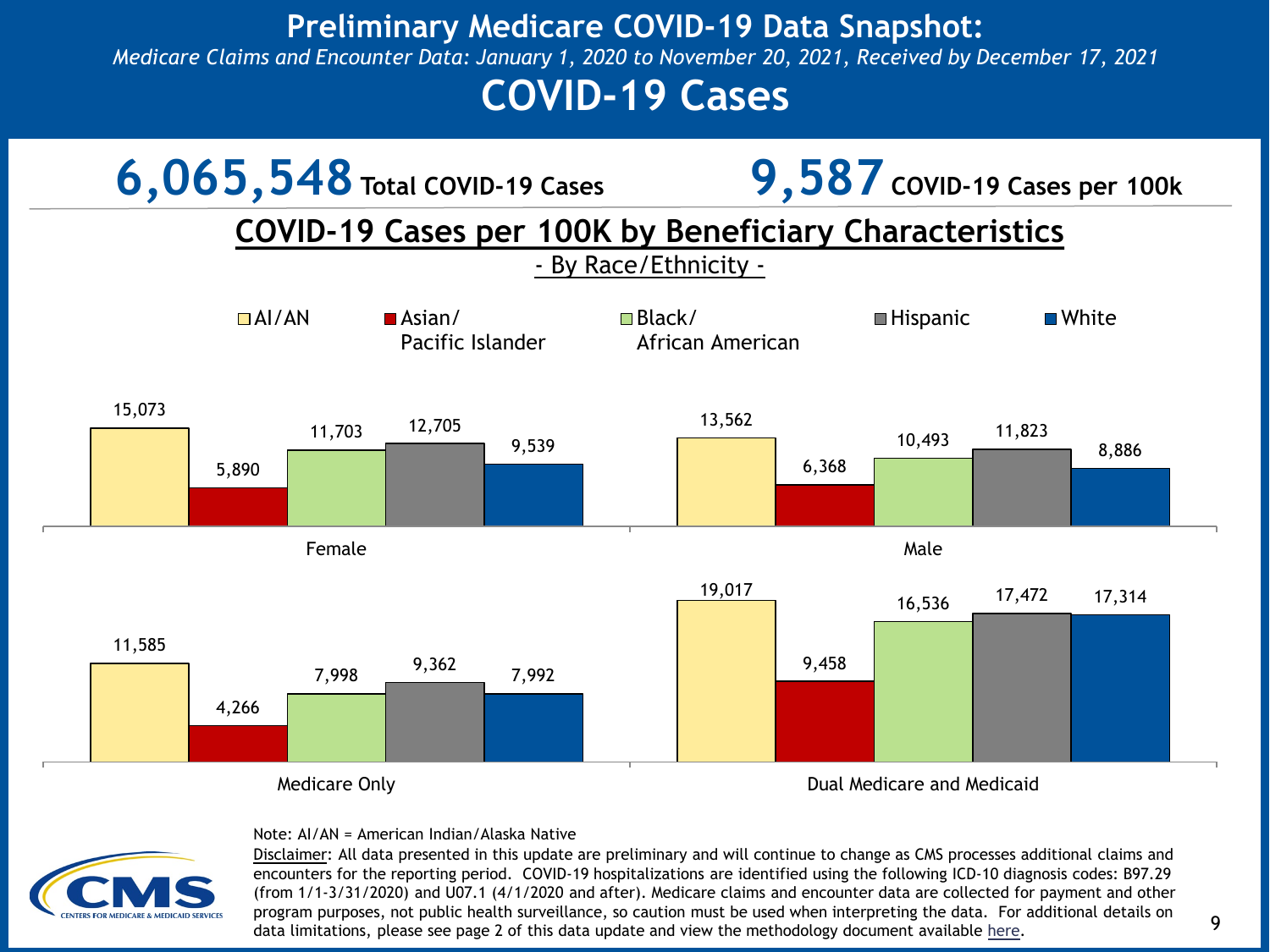### **Preliminary Medicare COVID-19 Data Snapshot:**  *Medicare Claims and Encounter Data: January 1, 2020 to November 20, 2021, Received by December 17, 2021* **COVID-19 Hospitalizations**

**1,636,501 Total COVID-19 Hospitalizations 2,600 COVID-19 Hospitalizations per 100k COVID-19 Hospitalizations per 100K by Geography** Rural Areas: 2,698 per 100K Urban Areas: 2,602 per 100K

Map Scale: per 100K

| 548 |  |  |  |  |  |
|-----|--|--|--|--|--|



Note: We are unable to assign Rural/Urban status for around 1% of Medicare enrollees. This may result in a national COVID-19 hospitalization rate that is lower than both the Rural and Urban rates displayed above.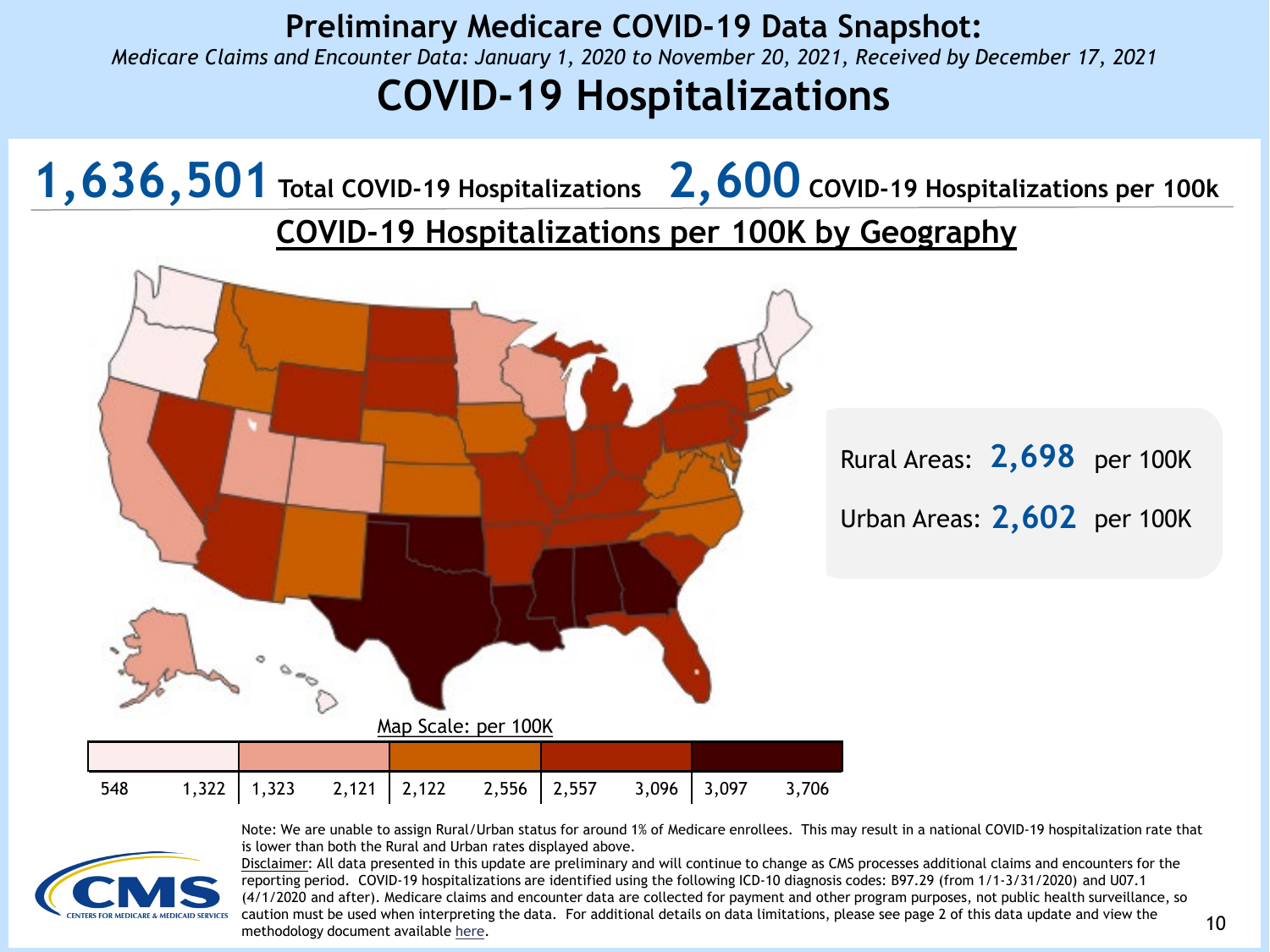*Medicare Claims and Encounter Data: January 1, 2020 to November 20, 2021, Received by December 17, 2021*

# **COVID-19 Hospitalizations**

**1,636,501 Total COVID-19 Hospitalizations 2,600 COVID-19 Hospitalizations per 100k**

## **COVID-19 Hospitalizations Trend**



Week

Note: Data for recent weeks is likely to be adjusted upward due to claims lag; see page 2 of this data update for additional details [on claims lag. For data on COVID-19 vaccinations, visit the CDC COVID-19 Data Tracker here: https://covid.cdc.gov/covid-data](https://covid.cdc.gov/covid-data-tracker/#vaccinations)tracker/#vaccinations.

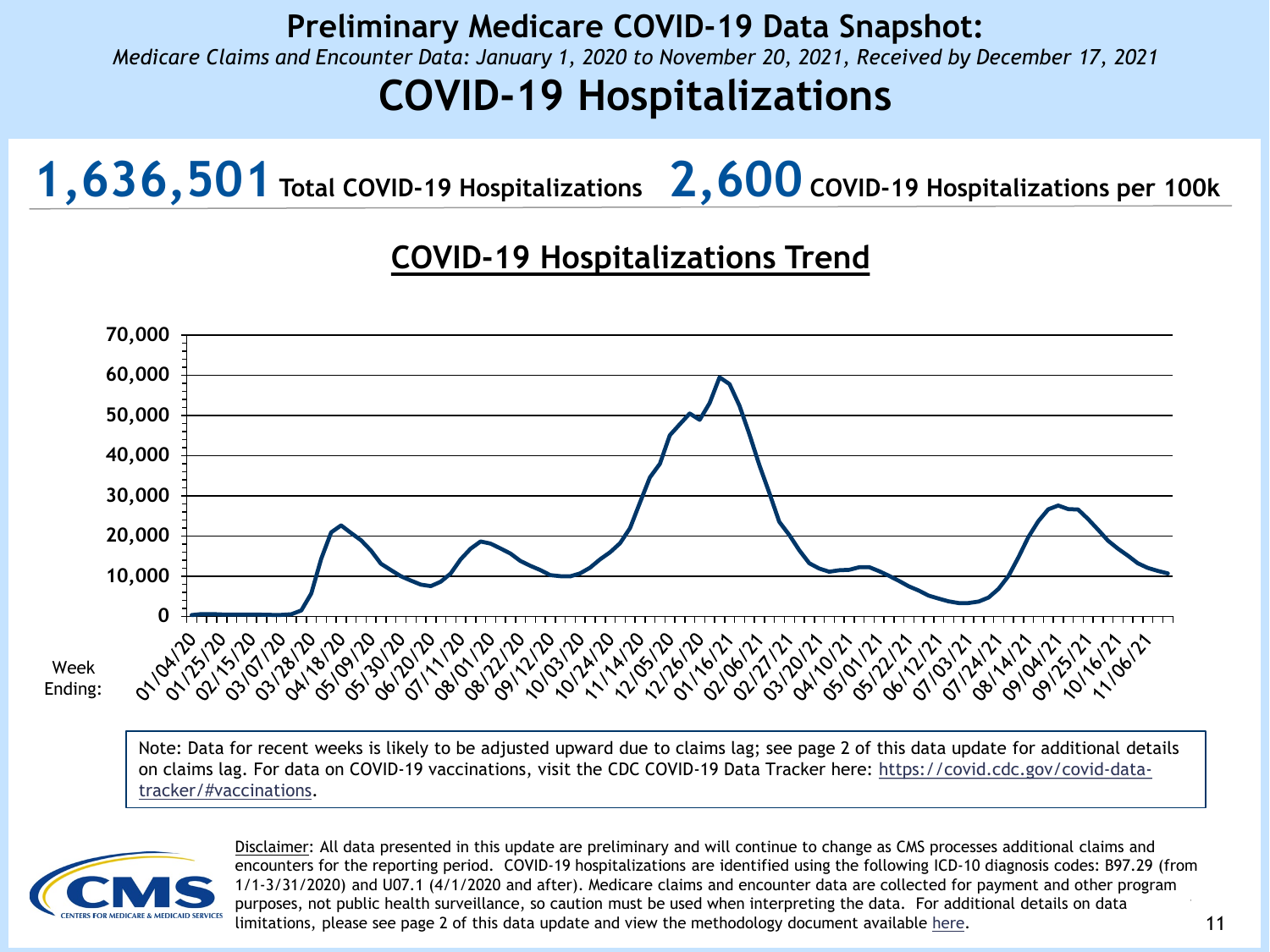*Medicare Claims and Encounter Data: January 1, 2020 to November 20, 2021, Received by December 17, 2021*

# **COVID-19 Hospitalizations**

**1,636,501 Total COVID-19 Hospitalizations 2,600 COVID-19 Hospitalizations per 100k**

## **COVID-19 Hospitalizations per 100K by Beneficiary Characteristics**



Note: AI/AN = American Indian/Alaska Native

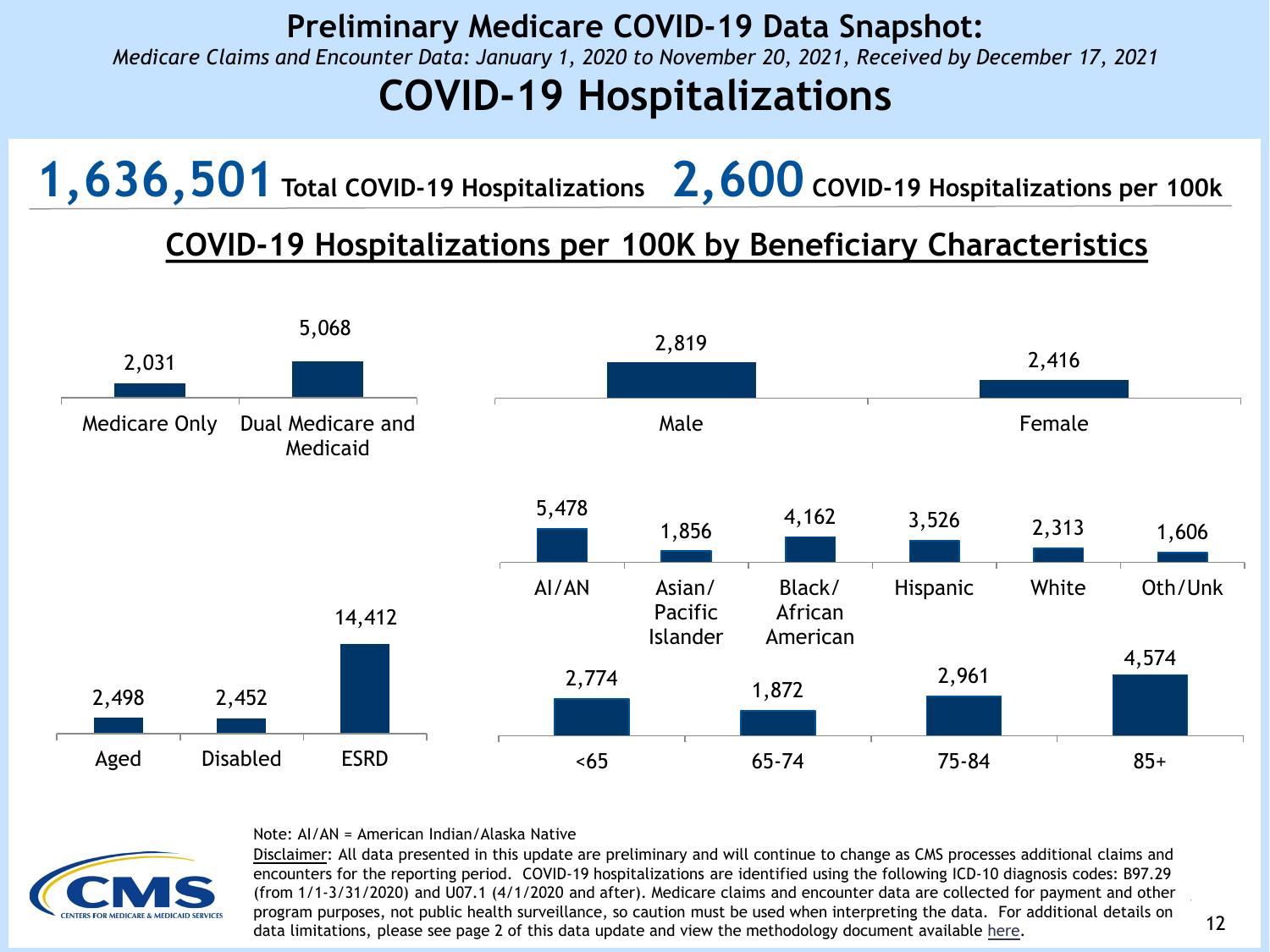*Medicare Claims and Encounter Data: January 1, 2020 to November 20, 2021, Received by December 17, 2021*

# **COVID-19 Hospitalizations**

**1,636,501 Total COVID-19 Hospitalizations 2,600 COVID-19 Hospitalizations per 100k**

**COVID-19 Hospitalizations per 100K by Beneficiary Characteristics**

-Medicare Only vs. Dual Medicare and Medicaid Eligibility-



Note: AI/AN = American Indian/Alaska Native

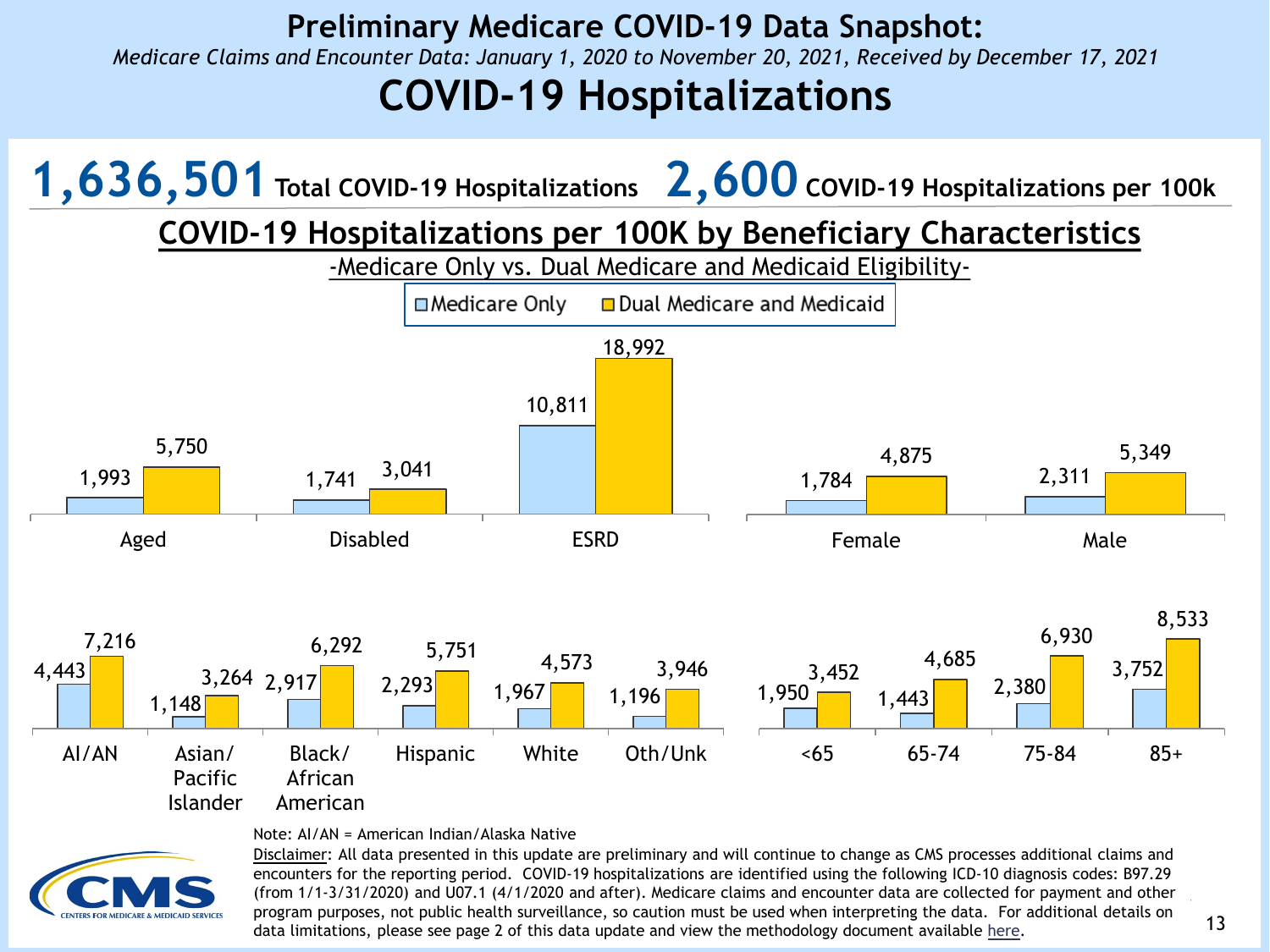### **Preliminary Medicare COVID-19 Data Snapshot:**  *Medicare Claims and Encounter Data: January 1, 2020 to November 20, 2021, Received by December 17, 2021* **COVID-19 Hospitalizations**



#### Note: AI/AN = American Indian/Alaska Native

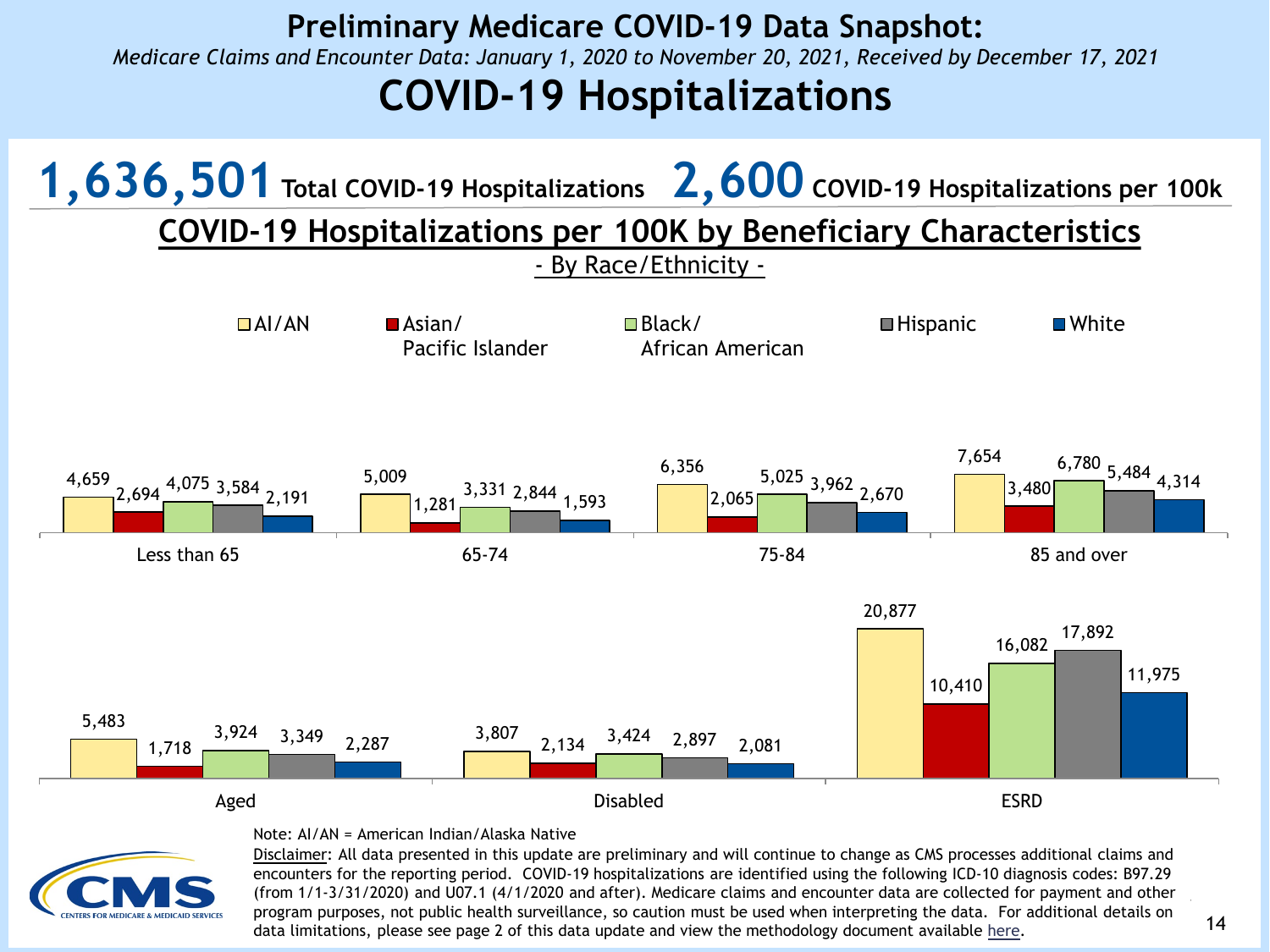*Medicare Claims and Encounter Data: January 1, 2020 to November 20, 2021, Received by December 17, 2021*

# **COVID-19 Hospitalizations**

**1,636,501 Total COVID-19 Hospitalizations 2,600 COVID-19 Hospitalizations per 100k**

## **COVID-19 Hospitalizations per 100K by Beneficiary Characteristics**



#### Note: AI/AN = American Indian/Alaska Native

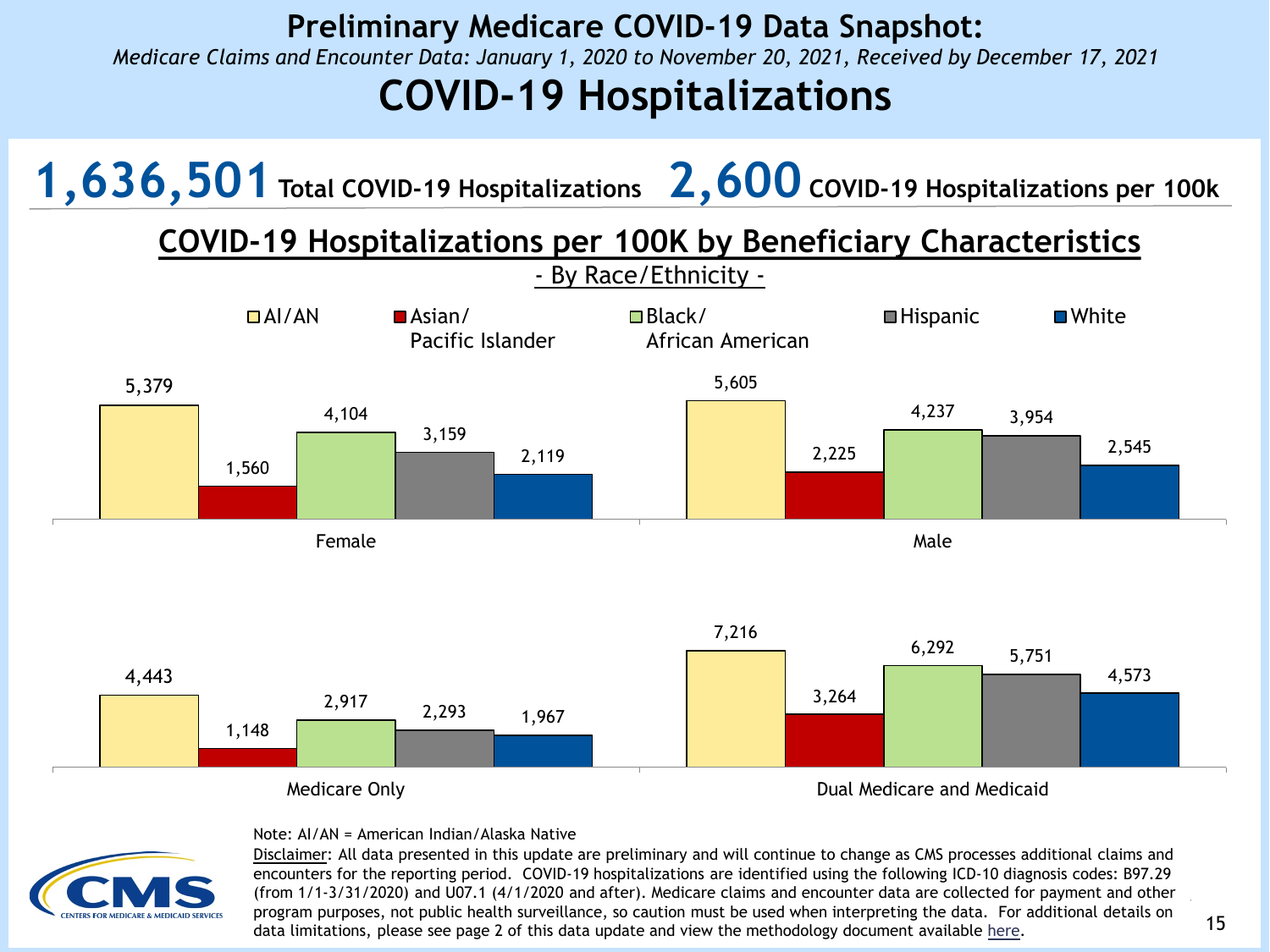*Medicare Claims and Encounter Data: January 1, 2020 to November 20, 2021, Received by December 17, 2021*

# **COVID-19 Hospitalizations**



#### Note: Percentages may not add to 100% because of rounding.



16 1/1-3/31/2020) and U07.1 (4/1/2020 and after). Medicare claims and encounter data are collected for payment and other program 16 Disclaimer: All data presented in this update are preliminary and will continue to change as CMS processes additional claims and encounters for the reporting period. COVID-19 hospitalizations are identified using the following ICD-10 diagnosis codes: B97.29 (from purposes, not public health surveillance, so caution must be used when interpreting the data. For additional details on data limitations, please see page 2 of this data update and view the methodology document available [here](https://www.cms.gov/files/document/medicare-covid-19-data-snapshot-methodology.pdf).